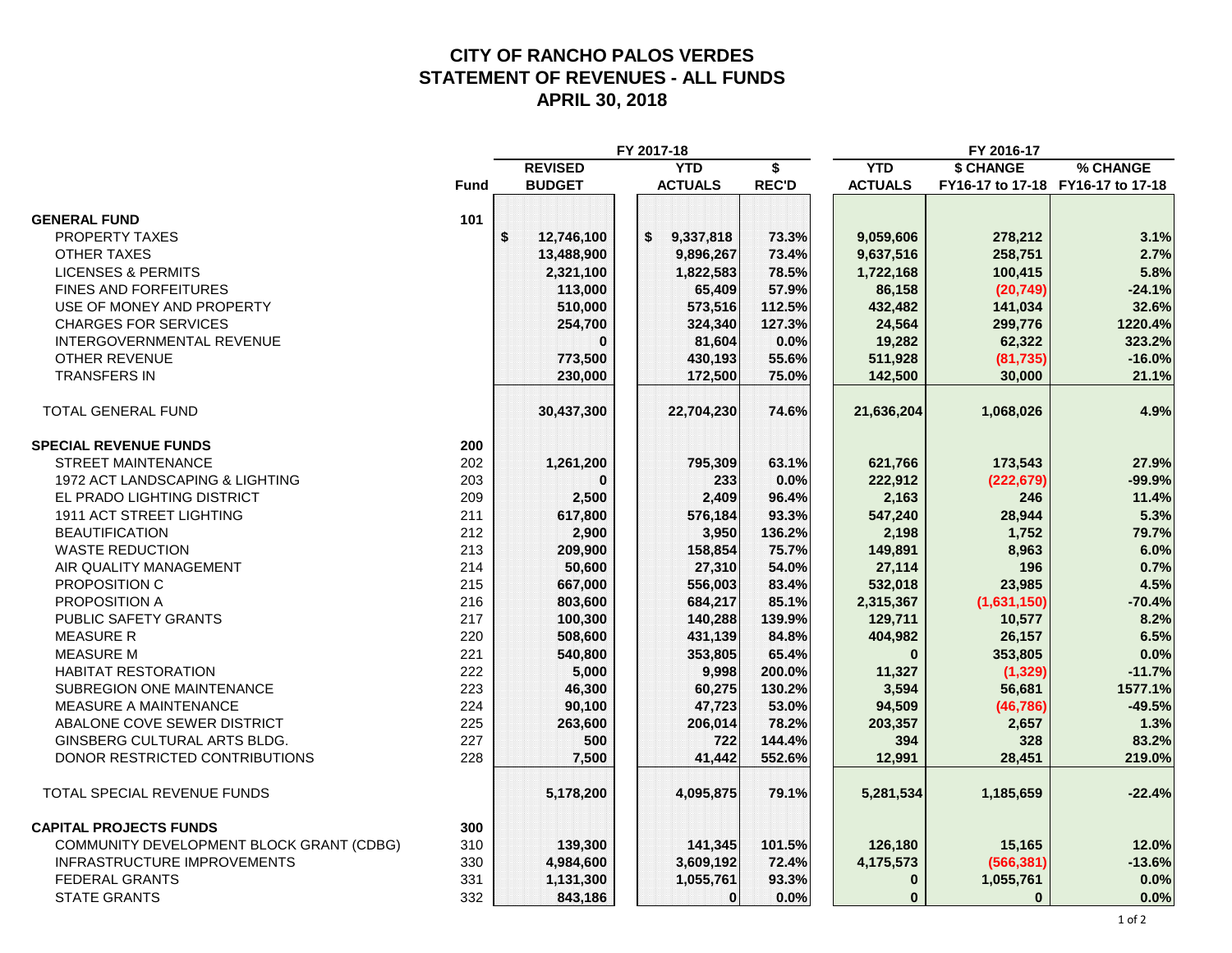#### **CITY OF RANCHO PALOS VERDES STATEMENT OF REVENUES - ALL FUNDS APRIL 30, 2018**

|                                                    |             |                | FY 2017-18     | FY 2016-17   |                |                  |                  |
|----------------------------------------------------|-------------|----------------|----------------|--------------|----------------|------------------|------------------|
|                                                    |             | <b>REVISED</b> | <b>YTD</b>     | ¢            | <b>YTD</b>     | <b>\$ CHANGE</b> | % CHANGE         |
|                                                    | <b>Fund</b> | <b>BUDGET</b>  | <b>ACTUALS</b> | <b>REC'D</b> | <b>ACTUALS</b> | FY16-17 to 17-18 | FY16-17 to 17-18 |
| <b>QUIMBY PARK DEVELOPMENT</b>                     | 334         | 65,400         | 15,784         | 24.1%        | 61,993         | (46, 209)        | $-74.5%$         |
| LOW-MODERATE INCOME HOUSING                        | 336         | 45,300         | 15,918         | 35.1%        | 50,692         | (34, 774)        | $-68.6%$         |
| AFFORDABLE HOUSING PROJECTS                        | 337         | 3,500          | 4,960          | 141.7%       | 2,709          | 2,251            | 83.1%            |
| DEVELOP IMPACT MITIGATION (EET)                    | 338         | 114,500        | 89,211         | 77.9%        | 89,649         | (438)            | $-0.5%$          |
| <b>BICYCLE &amp; PEDESTRIAN ACCESS</b>             | 340         | 82,500         | 0              | 0.0%         | O              | $\bf{0}$         | 0.0%             |
| TOTAL CAPITAL PROJECTS FUNDS                       |             | 7,409,586      | 4,932,171      | 66.6%        | 4,506,796      | 425,375          | 9.4%             |
| <b>ENTERPRISE FUNDS</b>                            | 500         |                |                |              |                |                  |                  |
| WATER QUALITY FLOOD PROTECTION                     | 501         | $\bf{0}$       | 24,342         | 0.0%         | 35.962         | (11,620)         | $-32.3%$         |
| <b>TOTAL ENTERPRISE FUNDS</b>                      |             | $\Omega$       | 24,342         | 0.0%         | 35,962         | (11,620)         | $-32.3%$         |
| <b>INTERNAL SERVICE FUND</b>                       | 600         |                |                |              |                |                  |                  |
| <b>EQUIPMENT REPLACEMENT</b>                       | 681         | 300,900        | 246,379        | 81.9%        | 95,290         | 151,089          | 158.6%           |
| <b>EMPLOYEE BENEFITS</b>                           | 685         |                | 0              | 0.0%         | $\Omega$       | 0                | 0.0%             |
| TOTAL INTERNAL SERVICE FUNDS                       |             | 300,900        | 246,379        | 81.9%        | 95,290         | 151,089          | 158.6%           |
| <b>REDEVELOPMENT AGENCY</b>                        |             |                |                |              |                |                  |                  |
| REDEVELOPMENT OBLIGATION                           |             | $\bf{0}$       | 3,678          | 0.0%         | 2,030          | 1,648            | 81.2%            |
| <b>TOTAL REDEVELOPMENT AGENCY</b>                  | 701         | $\bf{0}$       | 3,678          | 0.0%         | 2,030          | 1,648            | 81.2%            |
| <b>IMPROVEMENT AUTHORITIES</b>                     |             |                |                |              |                |                  |                  |
| IA - PORTUGUESE BEND MAINTENANCE                   | 285         | 1,100          | 1,693          | 153.9%       | 1,369          | 324              | 23.7%            |
| <b>IMPROVEMENT AUTHORITY - ABALONE COVE MAINT.</b> | 795         | 41,400         | 39,314         | 95.0%        | 33,859         | 5,455            | 16.1%            |
| TOTAL IMPROVEMENT AUTHORITIES                      |             | 42,500         | 41,007         | 96.5%        | 35,228         | 5,779            | 16.4%            |
| <b>TOTAL REVENUES</b>                              |             | 43,368,486     | 32,047,682     | 73.9%        | 31,593,044     | 454,638          | 1.4%             |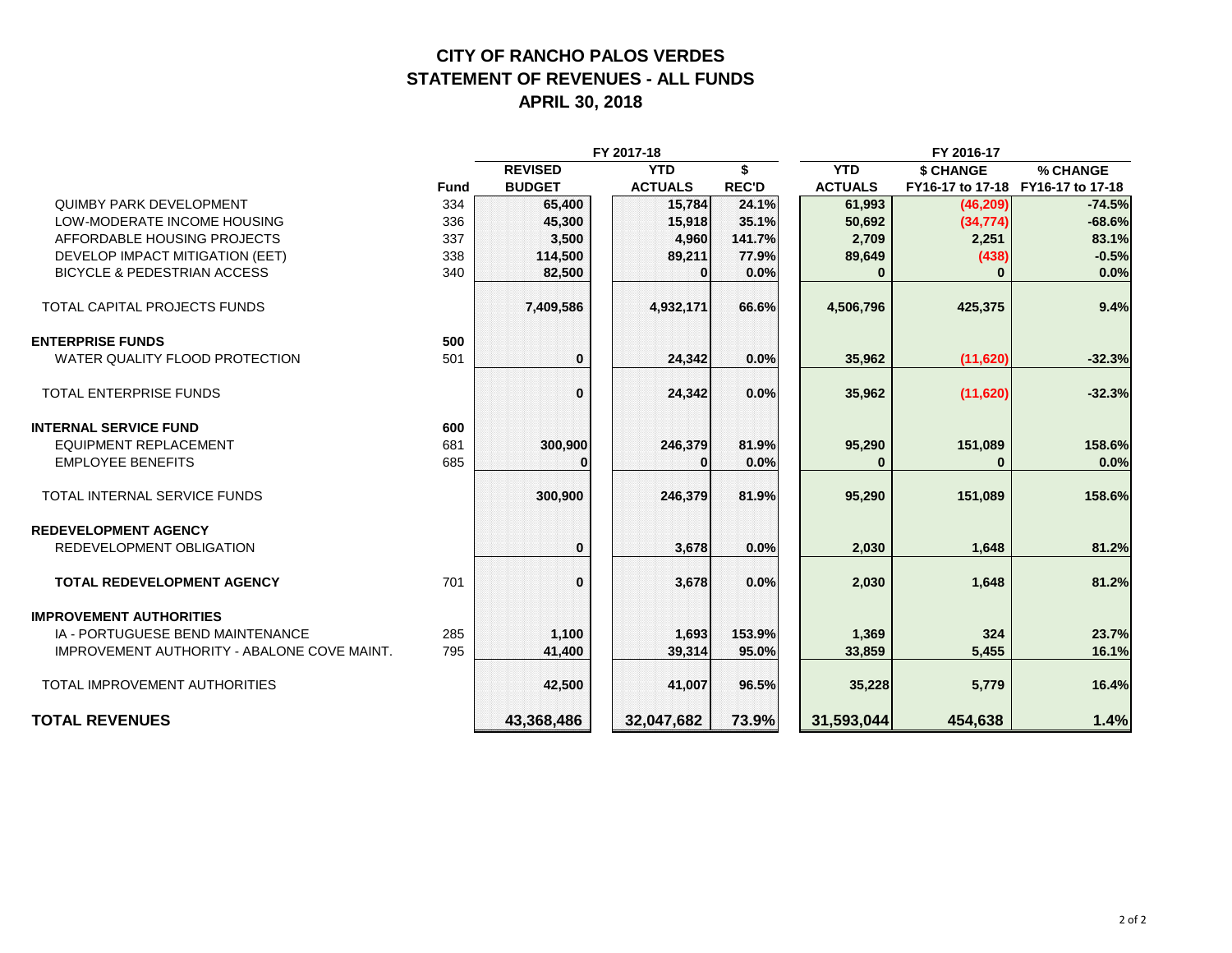|             |                                    |                                         |                       |                          |                    |                  |                    | FY 2016-17     |                   |                    | <b>CHANGES TO</b>       |
|-------------|------------------------------------|-----------------------------------------|-----------------------|--------------------------|--------------------|------------------|--------------------|----------------|-------------------|--------------------|-------------------------|
|             |                                    |                                         | FY 2017-18            | <b>APRIL 2018</b>        |                    | <b>AVAILABLE</b> |                    | <b>REVISED</b> | <b>APRIL 2017</b> |                    | <b>ACTUALS APR. '17</b> |
| <b>FUND</b> | <b>ACCOUNT</b>                     | <b>ACCOUNT DESCRIPTION</b>              | <b>REVISED BUDGET</b> | <b>ACTUALS</b>           | <b>YTD ACTUALS</b> | <b>BUDGET</b>    | % USED             | <b>BUDGET</b>  | <b>ACTUALS</b>    | <b>YTD ACTUALS</b> | <b>TO APR. '18</b>      |
| 101         | 101-300-0000-3101                  | <b>GOLF TAXES</b>                       | 370,400               | 21,805                   | 289,787            | 80,613           | 78.24%             | 370,400        | 44,110            | 224,815            | (22, 304)               |
| 101         | 101-300-0000-3102                  | <b>PROPERTY TAXES - SECURED</b>         | 7,664,800             | 1,768,031                | 6,645,518          | 1,019,282        | 86.70%             | 7,347,800      | 1,930,398         | 5,862,194          | (162, 367)              |
| 101         | 101-300-0000-3102                  | PROPERTY TAXES - UNSECURED              |                       |                          |                    |                  |                    |                | 11                | 269,343            |                         |
| 101         | 101-300-0000-3107                  | <b>PROPERTY TAXES - IN LIEU OF</b>      | 4,623,800             | $\overline{\phantom{a}}$ | 2,343,034          | 2,280,766        | 50.67%             | 4,432,400      | $\sim$            | 2,216,182          |                         |
| 101         | 101-300-0000-3108                  | PROPERTY TAXES - RPTTF RDA              | 100                   | $\overline{\phantom{a}}$ | 33,760             |                  | (33,660) 33759.71% | 106,200        | $\sim$            | 200,854            |                         |
| 101         | 101-300-0000-3109                  | <b>PROPERTY TAXES - OTHERS</b>          |                       |                          |                    |                  |                    | $\sim$         | 14,928            | 187,467            |                         |
| 101         | 101-300-0000-3110                  | PROPERTY TRANSFER TAXES                 | 457,400               | $\sim$                   | 315,505            | 141,895          | 68.98%             | 457,900        | 54,063            | 323,567            | (54,063)                |
| 101         | 101-300-0000-3111                  | <b>FRANCHISE TAXES</b>                  | 2,112,800             | 418,945                  | 1,581,346          | 531,454          | 74.85%             | 2,092,100      | 400,008           | 1,465,730          | 18,937                  |
| 101         | 101-300-0000-3112 SALES TAXES      |                                         | 2,500,500             | 147,300                  | 1,610,464          | 890,036          | 64.41%             | 2,047,800      | 1,585,537         | 1,585,537          | (1,438,237)             |
| 101         | 101-300-0000-3113 SALES TAXES PSAF |                                         | 79,700                | 5,892                    | 54,292             | 25,408           | 68.12%             | 57,600         | (1,433,860)       | 51,699             | 1,439,752               |
| 101         | 101-300-0000-3114                  | UTILITY USERS TAXES - ELEC.             | 921,300               | 99                       | 686,819            | 234,481          | 74.55%             | 1,015,500      | 81,125            | 689,163            | (81,026)                |
| 101         | 101-300-0000-3115                  | UTILITY USERS TAXES - WATER             | 663,000               | $\sim$                   | 506,906            | 156,094          | 76.46%             | 615,400        | 34,642            | 425,317            | (34, 642)               |
| 101         | 101-300-0000-3116                  | UTILITY USERS TAXES - GAS               | 286,800               | 50                       | 195,290            | 91,510           | 68.09%             | 376,600        | 41,635            | 241,981            | (41, 585)               |
| 101         | 101-300-0000-3120                  | TRANSIENT OCC. TAXES - MISC             | 302,000               | 11,742                   | 150,902            | 151,098          | 49.97%             | 431,100        | 16,945            | 145,210            | (5,203)                 |
| 101         | 101-300-0000-3121                  | TRANSIENT OCC. TAXES-TERRANEA           | 5,738,000             | $\sim$                   | 3,979,459          | 1,758,541        | 69.35%             | 5,200,000      | 441,802           | 3,948,202          | (441, 802)              |
| 101         | 101-300-0000-3201                  | <b>BUSINESS PERMITS</b>                 | $\sim$                | $\sim$                   | (248)              | 248 N/A          |                    | $\omega$       | $\sim$            | $\sim$             | $\sim$                  |
| 101         | 101-300-0000-3202                  | <b>BUILDING &amp; SAFETY PERMITS</b>    | 1,200,000             | 87,410                   | 1,024,394          | 175,606          | 85.37%             | 1,200,000      | 80,708            | 874,358            | 6,702                   |
| 101         | 101-300-0000-3203                  | PLAN CHECK PERMITS                      | 320,000               | 18,454                   | 291,595            | 28,405           | 91.12%             | 320,000        | 39,772            | 267,849            | (21, 318)               |
| 101         | 101-300-0000-3205                  | <b>FILM PERMITS</b>                     | 50,000                | $\sim$                   | 35,811             | 14,190           | 71.62%             | 60,000         | $\sim$            | 37,542             |                         |
| 101         | 101-300-0000-3206                  | <b>ANIMAL LICENSES</b>                  | 40,000                | $\sim$                   | 19,266             | 20,734           | 48.17%             | 38,500         | 3,831             | 26,207             | (3,831)                 |
| 101         | 101-300-0000-3207                  | <b>BUILDING &amp; SAFETY SMIP</b>       | 2,000                 | (283)                    | (257)              | 2,257            | $-12.84%$          | 2,200          | 94                | 1,551              | (377)                   |
| 101         | 101-300-0000-3208                  | <b>BUILDING &amp; SAFETY ADMIN FEES</b> | 700                   | $\sim$                   | 119                | 581              | 16.96%             | 700            | (135)             | 169                | 135                     |
| 101         | 101-300-0000-3209                  | <b>GEOLOGY PERMITS</b>                  | 150,000               | 6,203                    | 108,502            | 41,498           | 72.33%             | 150,000        | 10,920            | 136,562            | (4, 717)                |
| 101         | 101-300-0000-3210                  | <b>BUSINESS LICENSE TAXES</b>           | 814,400               | 31,222                   | 837,793            | (23, 393)        | 102.87%            | 794,500        | 55,067            | 859,863            | (23, 845)               |
| 101         | 101-300-0000-3212                  | <b>BUSINESS LICENSE PENALTY</b>         |                       | 573                      | 3,210              | (3,210) N/A      |                    | $\sim$         | $\sim$            |                    | 573                     |
| 101         | 101-300-0000-3213                  | PARKING PERMITS-OVERSIZED VEH.          | 500                   | $\mathbf{r}$             | 330                | 171              | 65.90%             | 500            | 130               | 590                | (130)                   |
| 101         | 101-300-0000-3214                  | PARKING PERMIT DECALS                   | 800                   | 26                       | 418                | 382              | 52.28%             | 500            | 53                | 602                | (27)                    |
| 101         | 101-300-0000-3215                  | PLANNING & ZONING PERMITS               | 415,000               | (2,042)                  | 265,948            | 149,052          | 64.08%             | 420,000        | 22,127            | 288,212            | (24, 169)               |
| 101         | 101-300-0000-3216                  | PLANNING INVESTIGATION FEES             | 10,000                | $\sim$                   | 3,076              | 6,924            | 30.76%             | 9,000          | 652               | 10,680             | (652)                   |
| 101         | 101-300-0000-3217                  | <b>VIEW RESTRORATION PERMITS</b>        | 14,000                | $\overline{\phantom{a}}$ | (3, 413)           | 17,413           | -24.38%            | 10,000         | $\blacksquare$    | 7,719              |                         |
| 101         | 101-300-0000-3218                  | PLANNING MISC. PERMITS                  | 16,600                | 1                        | 8,570              | 8,030            | 51.63%             | 17,300         | 1,196             | 12,331             | (1, 195)                |
| 101         | 101-300-0000-3219                  | <b>ROW - MISC PERMITS</b>               | 100,000               | 2,854                    | 66,021             | 33,979           | 66.02%             | 73,000         | 7,901             | 57,211             | (5,047)                 |
| 101         | 101-300-0000-3220                  | <b>ROW - DUMPSTER PERMITS</b>           | 1,500                 | 686                      | 2,450              | (950)            | 163.33%            | 1,200          | 98                | 588                | 588                     |
| 101         | 101-300-0000-3301                  | <b>FEDERAL GRANTS</b>                   | $\sim$                | $\overline{\phantom{a}}$ | 64,483             | (64, 483) N/A    |                    | $\sim$         | $\overline{a}$    |                    |                         |
| 101         | 101-300-0000-3302                  | <b>STATE GRANTS</b>                     |                       |                          | 17,121             | (17, 121) N/A    |                    | $\sim$         |                   | 19,282             |                         |
| 101         | 101-300-0000-3401                  | <b>ENGINEERING FEES</b>                 | 10,000                | $\overline{\phantom{a}}$ | 198                | 9,802            | 1.98%              | 5,000          | $\overline{a}$    | 608                |                         |
| 101         | 101-300-0000-3501                  | <b>TOW FEES</b>                         | 8,000                 | 581                      | 6,474              | 1,526            | 80.93%             | 8,000          | 1,079             | 7,255              | (498)                   |
| 101         | 101-300-0000-3502                  | <b>FALSE ALARM</b>                      | 5,000                 | $\sim$                   | 800                | 4,200            | 16.00%             | 2,500          | $\blacksquare$    |                    |                         |
| 101         | 101-300-0000-3503                  | <b>TRAFFIC TICKETS</b>                  | 100,000               | 3,709                    | 58,135             | 41,865           | 58.13%             | 100,000        | 5,994             | 78,903             | (2, 285)                |
| 101         | 101-300-0000-3601                  | <b>INTEREST EARNINGS</b>                | 83,300                | $\sim$                   | 132,609            | (49, 309)        | 159.19%            | 83,300         | 26,128            | 68,169             | (26, 128)               |
| 101         | 101-300-0000-3602                  | RENTAL/LEASES                           | 177,700               | 4,244                    | 165,631            | 12,069           | 93.21%             | 138,400        | 706               | 123,483            | 3,538                   |
| 101         | 101-300-0000-3801                  | ADMINISTRATIVE OVERHEAD                 | 89,700                | $\sim$                   | 67,275             | 22,425           | 75.00%             | 145,800        | $\sim$            | 171,850            | $\sim$                  |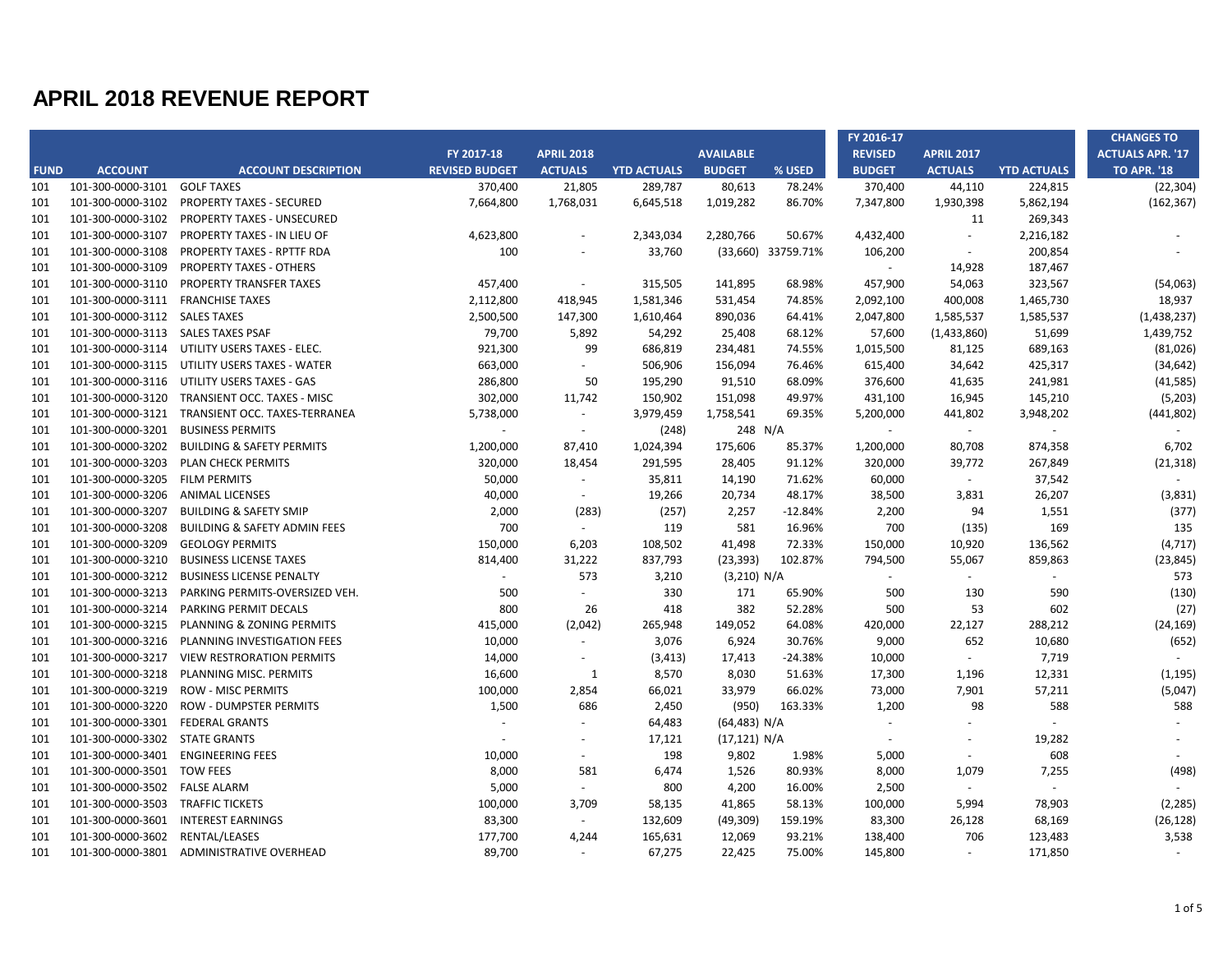|             |                                    |                                                 |                       |                          |                    |                   |           | FY 2016-17     |                   |                    | <b>CHANGES TO</b>       |
|-------------|------------------------------------|-------------------------------------------------|-----------------------|--------------------------|--------------------|-------------------|-----------|----------------|-------------------|--------------------|-------------------------|
|             |                                    |                                                 | FY 2017-18            | <b>APRIL 2018</b>        |                    | <b>AVAILABLE</b>  |           | <b>REVISED</b> | <b>APRIL 2017</b> |                    | <b>ACTUALS APR. '17</b> |
| <b>FUND</b> | <b>ACCOUNT</b>                     | <b>ACCOUNT DESCRIPTION</b>                      | <b>REVISED BUDGET</b> | <b>ACTUALS</b>           | <b>YTD ACTUALS</b> | <b>BUDGET</b>     | % USED    | <b>BUDGET</b>  | <b>ACTUALS</b>    | <b>YTD ACTUALS</b> | <b>TO APR. '18</b>      |
| 101         | 101-300-0000-3901                  | <b>DONATIONS</b>                                | $\sim$                | $\sim$                   | 1                  |                   | $(1)$ N/A | $\sim$         | $\sim$            | $\mathbf 0$        |                         |
| 101         | 101-300-0000-3902                  | <b>CASP FEES</b>                                | 500                   | 2,934                    | 3,231              | (2,731)           | 646.10%   | 500            | 853               | 1,047              | 2,082                   |
| 101         | 101-300-0000-3904                  | RDA LOAN REPAYMENT                              | 179,000               | $\blacksquare$           | 117,694            | 61,306            | 65.75%    | 88,200         | $\sim$            |                    |                         |
| 101         | 101-300-0000-3906                  | SALES OF SIGNS/SERVICES                         | 700                   | $\sim$                   | 150                | 550               | 21.43%    | 300            | 210               | 625                | (210)                   |
| 101         | 101-300-0000-3908                  | <b>RDA ADMINISTRATIVE FEES</b>                  | 50,000                | $\sim$                   | 50,000             | $\sim$            | 100.00%   | 60,000         | $\sim$            |                    |                         |
| 101         | 101-300-0000-3999                  | MISCELLANEOUS REVENUE                           | 15,000                | 94,023                   | 156,298            | (141, 298)        | 1041.99%  | 119,600        | 367               | 23,331             | 93,657                  |
| 101         | 101-300-0000-9217                  | <b>TRANSFER - PUBLIC SAFETY</b>                 | 140,000               | ÷,                       | 105,000            | 35,000            | 75.00%    | 100,000        | $\sim$            | 75,000             |                         |
| 101         | 101-300-0000-9224                  | TRANSFER - MEASURE A MAINT                      | 90.000                | $\omega$                 | 67,500             | 22,500            | 75.00%    | 90.000         | $\blacksquare$    | 67,500             | $\sim$                  |
|             |                                    | <b>Total 0000 UNASSIGNED</b>                    | 29,805,000            | 2,624,459                | 22,069,267         | 7,735,733         | 74.05%    | 28,589,800     | 3,469,092         | 21,056,342         | (829, 694)              |
| 101         | 101-300-1430-3999                  | MISCELLANEOUS REVENUE                           | 300                   | 120                      | 1,480              | (1, 180)          | 493.33%   | 300            | 240               | 879                | (120)                   |
|             |                                    | <b>Total 1430 EMERGENCY PREPAREDNESS</b>        | 300                   | 120                      | 1,480              | (1, 180)          | 493.33%   | 300            | 240               | 879                | (120)                   |
| 101         | 101-300-4140-3504                  | <b>CODE ENFORCEMENT CITATIONS</b>               | $\sim$                | $\omega$                 | 11,555             | (11,555) N/A      |           | $\sim$         | $\sim$            | $\sim$             | $\sim$                  |
|             |                                    | <b>Total 4140 CODE ENFORCEMENT</b>              |                       | $\blacksquare$           | 11,555             | (11,555) N/A      |           | $\sim$         | $\blacksquare$    |                    | $\blacksquare$          |
| 101         | 101-300-5120-3412                  | PROGRAM/EVENT FEES                              | $\sim$                | 70                       | 5,779              | (5,779) N/A       |           | (200)          | (120)             | (373)              | 190                     |
| 101         | 101-300-5120-3602                  | RENTAL/LEASES                                   | 2,000                 | 219                      | 1,095              | 905               | 54.75%    | 1,400          | $\sim$            | 2,157              | 219                     |
| 101         | 101-300-5120-3901                  | <b>DONATIONS</b>                                | $\sim$                | $\sim$                   | $\sim$             | $\sim$            | N/A       | 100            | $\sim$            | 132                | $\omega$                |
|             |                                    | <b>Total 5120 OTHER RECREATIONAL FACIL</b>      | 2,000                 | 289                      | 6,874              | (4, 874)          | 343.70%   | 1,300          | (120)             | 1,916              | 409                     |
| 101         | 101-300-5130-3602 RENTAL/LEASES    |                                                 | 40,000                | 3,752                    | 38,324             | 1,676             | 95.81%    | 40,500         | 3,438             | 38,883             | 314                     |
|             |                                    | Total 5130 FRED HESSE JR. PARK                  | 40,000                | 3.752                    | 38,324             | 1.676             | 95.81%    | 40,500         | 3,438             | 38,883             | 314                     |
| 101         | 101-300-5140-3602                  | RENTAL/LEASES                                   | 7,000                 | 4,645                    | 33,123             | (26, 123)         | 473.18%   | 10,000         | 742               | 10,072             | 3,903                   |
|             |                                    | <b>Total 5140 ROBERT E. RYAN PARK</b>           | 7,000                 | 4,645                    | 33,123             | (26, 123)         | 473.18%   | 10,000         | 742               | 10,072             | 3,903                   |
| 101         | 101-300-5150-3602                  | RENTAL/LEASES                                   | 20,000                | 260                      | 6,748              | 13,252            | 33.74%    | 19,100         | 720               | 16,094             | (460)                   |
|             |                                    | Total 5150 LADERA LINDA COMMUNITY C             | 20,000                | 260                      | 6,748              | 13,252            | 33.74%    | 19,100         | 720               | 16,094             | (460)                   |
| 101         | 101-300-5160-3411 PARKING LOT FEES |                                                 | 230,000               | 23,070                   | 201,865            | 28,135            | 87.77%    | 230,000        | 34,215            | 209,843            | (11, 145)               |
|             |                                    | <b>Total 5160 ABALONE COVE SHORELINE P</b>      | 230,000               | 23,070                   | 201,865            | 28,135            | 87.77%    | 230,000        | 34,215            | 209,843            | (11, 145)               |
| 101         | 101-300-5170-3412                  | PROGRAM/EVENT FEES                              | 8,000                 | $\sim$                   | 5,557              | 2,443             | 69.46%    | 8,000          | 1,905             | 7,459              | (1,905)                 |
| 101         | 101-300-5170-3901 DONATIONS        |                                                 | 16,000                | $\sim$                   | 500                | 15,500            | 3.13%     | 13,100         | $\sim$            | 8,091              | $\omega$                |
|             |                                    | Total 5170 SPECIAL EVENTS & PROGRAM             | 24,000                | $\blacksquare$           | 6,057              | 17,943            | 25.24%    | 21,100         | 1,905             | 15,550             | (1, 905)                |
| 101         | 101-300-5180-3602                  | RENTAL/LEASES                                   | 180,000               | 26,737                   | 195,986            | (15,986)          | 108.88%   | 200,000        | 5,756             | 173,625            | 20,981                  |
| 101         | 101-300-5180-3701                  | <b>PVIC SALES TAXABLE</b>                       | 120,000               | 11,638                   | 116,077            | 3,923             | 96.73%    | $\sim$         | 12,046            | 83,177             | (408)                   |
| 101         | 101-300-5180-3901                  | <b>DONATIONS</b>                                | $\sim$                | 693                      | 9,531              | (9,531) N/A       |           | $\omega$       | 1,199             | 3,261              | (506)                   |
| 101         |                                    | 101-300-5180-3999 MISCELLANEOUS REVENUE         |                       | ä,                       | $\sim$             | $\Delta \sim 100$ | N/A       | 120,000        | $\omega$          | 18,894             |                         |
|             |                                    | <b>Total 5180 POINT VICENTE INTER, CEN</b>      | 300,000               | 39,068                   | 321,594            | (21, 594)         | 107.20%   | 320,000        | 19.002            | 278,956            | 20,067                  |
| 101         |                                    | 101-300-5190-3412 PROGRAM/EVENT FEES            | 6,000                 | 725                      | 7,086              | (1,086)           | 118.10%   | 5,000          | $\sim$            | 4,753              | 725                     |
| 101         | 101-300-5190-3901                  | <b>DONATIONS</b>                                | 3,000                 | 50                       | 257                | 2,743             | 8.57%     | 3,000          | $\sim$            | 2,916              | 50                      |
|             |                                    | <b>Total 5190 REACH</b>                         | 9,000                 | 775                      | 7,343              | 1,657             | 81.59%    | 8,000          | $\sim$            | 7,669              | 775                     |
| 101         |                                    | <b>Total 101 GENERAL FUND</b>                   | 30,437,300            | 2,696,438                | 22,704,230         | 7,733,070         | 74.59%    | 29,240,100     | 3,529,234         | 21,636,204         | (817, 857)              |
| 202         | 202-300-0000-3304                  | STATE GRANTS - SECTION 2103                     | 190,100               | $\overline{\phantom{a}}$ | 129,776            | 60,324            | 68.27%    | 202,000        | ä,                | 88,343             |                         |
| 202         | 202-300-0000-3305                  | STATE GRANTS - SECTION 2105                     | 256,000               | $\sim$                   | 174,998            | 81,002            | 68.36%    | 207,000        |                   | 178,168            |                         |
| 202         | 202-300-0000-3306                  | STATE GRANTS - SECTION 2106                     | 159,500               | $\overline{\phantom{a}}$ | 108,912            | 50,588            | 68.28%    | 128,000        | $\overline{a}$    | 108,488            |                         |
| 202         | 202-300-0000-3307                  | STATE GRANTS - SECTION 2107                     | 331,000               |                          | 223,975            | 107,025           | 67.67%    | 280,000        |                   | 220,218            |                         |
| 202         |                                    | 202-300-0000-3308 STATE GRANTS - SECTION 2107.5 | 6,000                 | $\overline{\phantom{a}}$ | 6,000              | $\sim$            | 100.00%   | 6,000          |                   | 6,000              |                         |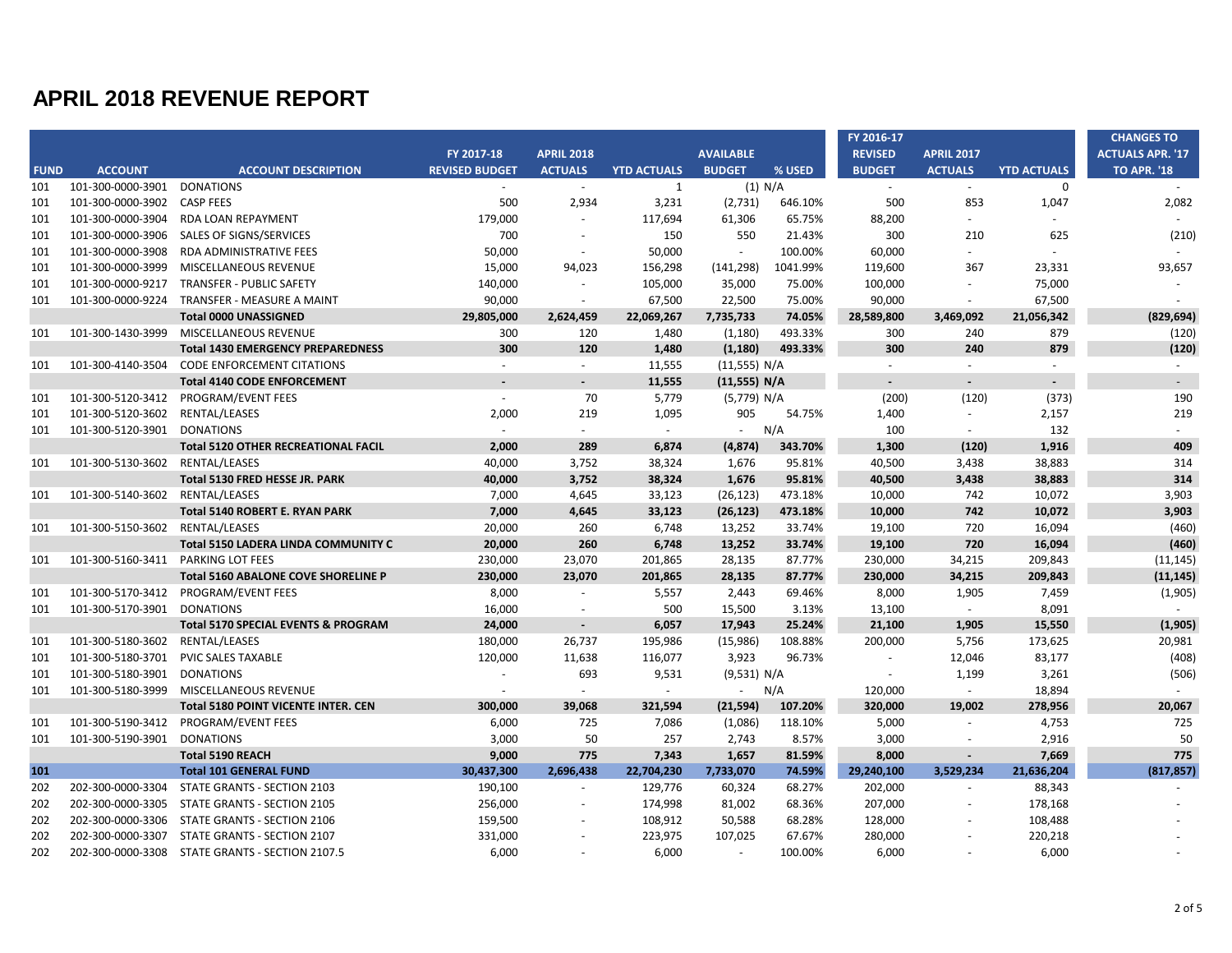|             |                                |                                            |                       |                          |                    |                  |         | FY 2016-17     |                   |                    | <b>CHANGES TO</b>       |
|-------------|--------------------------------|--------------------------------------------|-----------------------|--------------------------|--------------------|------------------|---------|----------------|-------------------|--------------------|-------------------------|
|             |                                |                                            | FY 2017-18            | <b>APRIL 2018</b>        |                    | <b>AVAILABLE</b> |         | <b>REVISED</b> | <b>APRIL 2017</b> |                    | <b>ACTUALS APR. '17</b> |
| <b>FUND</b> | <b>ACCOUNT</b>                 | <b>ACCOUNT DESCRIPTION</b>                 | <b>REVISED BUDGET</b> | <b>ACTUALS</b>           | <b>YTD ACTUALS</b> | <b>BUDGET</b>    | % USED  | <b>BUDGET</b>  | <b>ACTUALS</b>    | <b>YTD ACTUALS</b> | <b>TO APR. '18</b>      |
| 202         | 202-300-0000-3309              | STATE GAS TAX - SECTION 2031               | 243,200               | 31,959                   | 87,959             | 155,241          | 36.17%  | $\sim$         | $\sim$            |                    | 31,959                  |
| 202         | 202-300-0000-3601              | <b>INTEREST EARNINGS</b>                   | 8,100                 | $\sim$                   | 918                | 7,182            | 11.34%  | 4,600          | 1,347             | 5,407              | (1, 347)                |
| 202         | 202-300-0000-3999              | MISCELLANEOUS REVENUE                      | 67,300                | $\sim$                   | 62,770             | 4,530            | 93.27%  | 12,000         | 3,976             | 15,142             | (3,976)                 |
| 202         |                                | <b>Total 202 GAS TAX</b>                   | 1,261,200             | 31,959                   | 795,309            | 465,891          | 63.06%  | 839,600        | 5,323             | 621,766            | 26,636                  |
| 203         | 203-300-0000-3102              | <b>PROPERTY TAXES - SECURED</b>            | $\sim$                | $\overline{\phantom{a}}$ | $\sim$             | $\sim$           | N/A     | 260,000        | 59,513            | 220,032            | (59, 513)               |
| 203         | 203-300-0000-3109              | <b>PROPERTY TAXES - OTHERS</b>             |                       |                          | $\sim$             |                  | N/A     | $\sim$         | $\sim$            | 2,581              | $\sim$                  |
| 203         | 203-300-0000-3601              | <b>INTEREST EARNINGS</b>                   |                       |                          | 233                | (233) N/A        |         | 200            | 149               | 298                | (149)                   |
| 203         |                                | Total 203 1972 ACT LANDSCAPE/LIGHT         |                       |                          | 233                | (233) N/A        |         | 260,200        | 59,662            | 222,912            | (149)                   |
| 209         | 209-300-0000-3102              | <b>PROPERTY TAXES - SECURED</b>            | 2,300                 | 576                      | 2,174              | 126              | 94.54%  | 2,200          | 644               | 1,877              | (68)                    |
| 209         | 209-300-0000-3103              | <b>PROPERTY TAXES - UNSECURED</b>          |                       |                          |                    |                  | N/A     |                |                   | 104                |                         |
| 209         | 209-300-0000-3109              | <b>PROPERTY TAXES - OTHERS</b>             |                       |                          |                    |                  | N/A     |                | -5                | 63                 | (5)                     |
| 209         | 209-300-0000-3601              | <b>INTEREST EARNINGS</b>                   | 200                   | $\sim$                   | 235                | (35)             | 117.37% | 100            | 43                | 119                | (43)                    |
| 209         |                                | <b>Total 209 EL PRADO LIGHTING DISTRIC</b> | 2,500                 | 576                      | 2.409              | 91               | 96.36%  | 2,300          | 692               | 2,163              | (115)                   |
| 211         |                                | 211-300-0000-3102 PROPERTY TAXES - SECURED | 606,800               | 148,192                  | 559,318            | 47,482           | 92.17%  | 550,000        | 169,793           | 499,979            | (21,601)                |
| 211         | 211-300-0000-3103              | <b>PROPERTY TAXES - UNSECURED</b>          |                       |                          |                    |                  | N/A     |                | 1                 | 22,313             | (1)                     |
| 211         | 211-300-0000-3109              | <b>PROPERTY TAXES - OTHERS</b>             |                       |                          |                    |                  | N/A     |                | 1,282             | 16,305             | (1, 282)                |
| 211         | 211-300-0000-3601              | <b>INTEREST EARNINGS</b>                   | 11,000                | $\overline{a}$           | 16,866             | (5,866)          | 153.33% | 5,600          | 3,142             | 8,644              | (3, 142)                |
| 211         |                                | <b>Total 211 1911 ACT STREET LIGHTING</b>  | 617,800               | 148,192                  | 576,184            | 41,616           | 93.26%  | 555,600        | 174,217           | 547,240            | (26, 025)               |
| 212         | 212-300-0000-3601              | <b>INTEREST EARNINGS</b>                   | 2,900                 | $\sim$                   | 3,950              | (1,050)          | 136.22% | 900            | 768               | 2,198              | (768)                   |
| 212         |                                | <b>Total 212 BEAUTIFICATION</b>            | 2,900                 | $\sim$                   | 3,950              | (1,050)          | 136.22% | 900            | 768               | 2,198              | (768)                   |
| 213         | 213-300-0000-3302 STATE GRANTS |                                            | 22,100                | $\sim$                   | $\sim$             | 22,100           | 0.00%   | 26,000         | $\sim$            | 11,061             | $\sim$                  |
| 213         | 213-300-0000-3406              | <b>WASTE REDUCTION FEES</b>                | 185,000               | 6,312                    | 155,230            | 29,770           | 83.91%  | 180,500        | 4,926             | 136,711            | 1,386                   |
| 213         | 213-300-0000-3601              | <b>INTEREST EARNINGS</b>                   | 2,800                 | $\sim$                   | 3,623              | (823)            | 129.40% | 1,600          | 748               | 2,119              | (748)                   |
| 213         |                                | <b>Total 213 WASTE REDUCTION</b>           | 209,900               | 6.312                    | 158,854            | 51,046           | 75.68%  | 208,100        | 5,674             | 149,891            | 638                     |
| 214         | 214-300-0000-3303              | <b>LOCAL GRANTS</b>                        | 50,000                | $\sim$                   | 26,625             | 23,375           | 53.25%  | 50,000         | $\sim$            | 26,710             |                         |
| 214         | 214-300-0000-3601              | <b>INTEREST EARNINGS</b>                   | 600                   | $\sim$                   | 685                | (85)             | 114.22% | 300            | 135               | 403                | (135)                   |
| 214         |                                | <b>Total 214 AIR QUALITY MANAGEMENT</b>    | 50,600                | $\sim$                   | 27,310             | 23,290           | 53.97%  | 50,300         | 135               | 27,114             | (135)                   |
| 215         | 215-300-0000-3303              | <b>LOCAL GRANTS</b>                        | 664,000               | 41,913                   | 550,693            | 113,307          | 82.94%  | 646,900        | 40,422            | 529,397            | 1,492                   |
| 215         | 215-300-0000-3601              | <b>INTEREST EARNINGS</b>                   | 3,000                 | $\sim$                   | 5,309              | (2,309)          | 176.97% | 2.200          | 1,112             | 2,621              | (1, 112)                |
| 215         |                                | <b>Total 215 PROPOSITION C</b>             | 667,000               | 41,913                   | 556,003            | 110,997          | 83.36%  | 649,100        | 41,534            | 532,018            | 380                     |
| 216         | 216-300-0000-3303              | <b>LOCAL GRANTS</b>                        | 800,500               | 50,529                   | 664,967            | 135,533          | 83.07%  | 779,900        | 48,731            | 637,189            | 1,798                   |
| 216         | 216-300-0000-3601              | <b>INTEREST EARNINGS</b>                   | 3,100                 | $\overline{\phantom{a}}$ | 19,250             | (16, 150)        | 620.96% | 1,400          | 1,644             | 3,178              | (1,644)                 |
| 216         |                                | 216-300-0000-3999 MISCELLANEOUS REVENUE    | $\sim$                | $\sim$                   | $\sim$             |                  | $-N/A$  | 1,675,000      | 1,000,000         | 1,675,000          | (1,000,000)             |
| 216         |                                | <b>Total 216 PROPOSITION A</b>             | 803.600               | 50.529                   | 684.217            | 119.383          | 85.14%  | 2,456,300      | 1.050.375         | 2,315,367          | (999, 846)              |
| 217         | 217-300-0000-3302              | <b>STATE GRANTS</b>                        | 100,000               | $\overline{\phantom{a}}$ | 139,416            | (39, 416)        | 139.42% | 100,000        | $\sim$            | 129,324            | $\sim$                  |
| 217         | 217-300-0000-3601              | <b>INTEREST EARNINGS</b>                   | 300                   | $\sim$                   | 872                | (572)            | 290.69% | 200            | 174               | 387                | (174)                   |
| 217         |                                | <b>Total 217 PUBLIC SAFETY GRANTS</b>      | 100,300               | $\sim$                   | 140,288            | (39, 988)        | 139.87% | 100,200        | 174               | 129.711            | (174)                   |
| 220         | 220-300-0000-3303              | <b>LOCAL GRANTS</b>                        | 498,000               | 31,433                   | 412,586            | 85,414           | 82.85%  | 485,100        | 30,313            | 396,530            | 1,120                   |
| 220         | 220-300-0000-3601              | <b>INTEREST EARNINGS</b>                   | 10,600                | $\sim$                   | 18,553             | (7, 953)         | 175.03% | 4,500          | 3,152             | 8,452              | (3, 152)                |
| 220         |                                | <b>Total 220 MEASURE R</b>                 | 508,600               | 31,433                   | 431,139            | 77,461           | 84.77%  | 489,600        | 33,466            | 404,982            | (2,032)                 |
| 221         | 221-300-0000-3303              | <b>LOCAL GRANTS</b>                        | 536,200               | 34,832                   | 353,151            | 183,049          | 65.86%  |                | $\sim$            |                    | 34,832                  |
| 221         |                                | 221-300-0000-3601 INTEREST EARNINGS        | 4,600                 | $\sim$                   | 654                | 3,946            | 14.22%  |                |                   |                    |                         |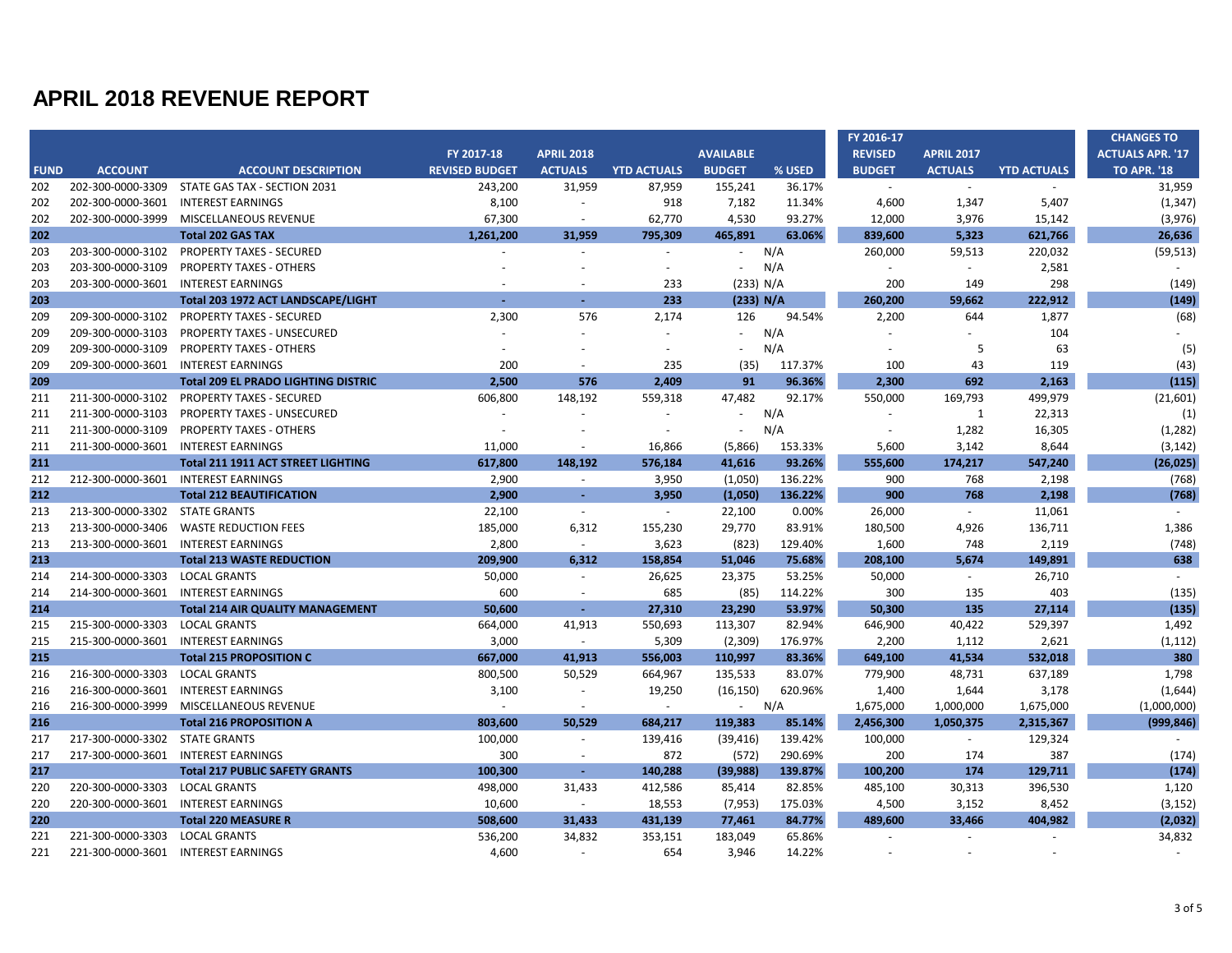|             |                                  |                                                 |                       |                          |                          |                  |         | FY 2016-17     |                   |                    | <b>CHANGES TO</b>       |
|-------------|----------------------------------|-------------------------------------------------|-----------------------|--------------------------|--------------------------|------------------|---------|----------------|-------------------|--------------------|-------------------------|
|             |                                  |                                                 | FY 2017-18            | <b>APRIL 2018</b>        |                          | <b>AVAILABLE</b> |         | <b>REVISED</b> | <b>APRIL 2017</b> |                    | <b>ACTUALS APR. '17</b> |
| <b>FUND</b> | <b>ACCOUNT</b>                   | <b>ACCOUNT DESCRIPTION</b>                      | <b>REVISED BUDGET</b> | <b>ACTUALS</b>           | <b>YTD ACTUALS</b>       | <b>BUDGET</b>    | % USED  | <b>BUDGET</b>  | <b>ACTUALS</b>    | <b>YTD ACTUALS</b> | <b>TO APR. '18</b>      |
| 221         |                                  | <b>Total 221 MEASURE M</b>                      | 540,800               | 34,832                   | 353,805                  | 186,995          | 65.42%  | $\sim$         | $\sim$            | х.                 | 34,832                  |
| 222         | 222-300-0000-3302 STATE GRANTS   |                                                 | $\sim$                | $\sim$                   | 433                      | (433) N/A        |         | $\sim$         | $\omega$          | 576                |                         |
| 222         | 222-300-0000-3601                | <b>INTEREST EARNINGS</b>                        | 5,000                 |                          | 9,565                    | (4, 565)         | 191.31% | 4,900          | 2,037             | 5,982              | (2,037)                 |
| 222         | 222-300-0000-3999                | MISCELLANEOUS REVENUE                           | $\sim$                |                          | $\sim$                   | $\omega$         | N/A     | $\sim$         | $\sim$            | 4,769              | $\sim$                  |
| 222         |                                  | <b>Total 222 HABITAT RESTORATION</b>            | 5,000                 |                          | 9,998                    | (4,998)          | 199.96% | 4,900          | 2,037             | 11,327             | (2,037)                 |
| 223         | 223-300-0000-3601                | <b>INTEREST EARNINGS</b>                        | 4,800                 | ÷,                       | 6,434                    | (1,634)          | 134.04% | 2,700          | 1,234             | 3,594              | (1, 234)                |
| 223         | 223-300-0000-3907                | <b>DEVELOPER FEES</b>                           | $\sim$                | $\ddot{\phantom{1}}$     | 22,716                   | (22,716) N/A     |         |                |                   |                    |                         |
| 223         | 223-300-0000-9101                | TRANSFER - GENERAL FUND                         | 41,500                | $\overline{\phantom{a}}$ | 31,125                   | 10,375           | 75.00%  | $\sim$         | $\sim$            | $\sim$             | $\sim$                  |
| 223         |                                  | <b>Total 223 SUBREGION ONE MAINTENANCE</b>      | 46,300                |                          | 60,275                   | (13, 975)        | 130.18% | 2,700          | 1,234             | 3.594              | (1, 234)                |
| 224         | 224-300-0000-3303                | <b>LOCAL GRANTS</b>                             | 90,000                | $\sim$                   | 46,848                   | 43,152           | 52.05%  | 90,000         | $\sim$            | 94,404             |                         |
| 224         | 224-300-0000-3601                | <b>INTEREST EARNINGS</b>                        | 100                   | $\sim$                   | 875                      | (775)            | 874.50% | $\sim$         | 56                | 104                | (56)                    |
| 224         |                                  | <b>Total 224 MEASURE A MAINTENANCE</b>          | 90,100                | $\sim$                   | 47,723                   | 42,377           | 52.97%  | 90,000         | 56                | 94,509             | (56)                    |
| 225         | 225-300-0000-3102                | <b>PROPERTY TAXES - SECURED</b>                 | 55,100                | 3,549                    | 48,300                   | 6,800            | 87.66%  | 55,100         | 8,715             | 46,873             | (5, 166)                |
| 225         | 225-300-0000-3601                | <b>INTEREST EARNINGS</b>                        | 500                   | $\sim$                   | 1,714                    | (1,214)          | 342.73% | 300            | 236               | 484                | (236)                   |
| 225         |                                  | 225-300-0000-9101 TRANSFER - GENERAL FUND       | 208,000               | $\overline{\phantom{a}}$ | 156,000                  | 52,000           | 75.00%  | 208,000        | $\sim$            | 156,000            | $\sim$                  |
| 225         |                                  | <b>Total 225 ABALONE COVE SEWER DISTRI</b>      | 263,600               | 3.549                    | 206,014                  | 57,586           | 78.15%  | 263,400        | 8,951             | 203,357            | (5,402)                 |
| 227         | 227-300-0000-3601                | <b>INTEREST EARNINGS</b>                        | 500                   | $\sim$                   | 722                      | (222)            | 144.31% | 300            | 138               | 394                | (138)                   |
| 227         |                                  | <b>Total 227 GINSBURG CULTURAL ART BLD</b>      | 500                   | ÷.                       | 722                      | (222)            | 144.31% | 300            | 138               | 394                | (138)                   |
| 228         | 228-300-0000-3601                | <b>INTEREST EARNINGS</b>                        | $\omega$              | $\overline{a}$           | 7,442                    | (7,442) N/A      |         | 2,800          | 1,418             | 3,991              | (1, 418)                |
| 228         | 228-300-0000-3901                | <b>DONATIONS</b>                                | 7,500                 | $\sim$                   | 19,000                   | (11,500)         | 253.33% | $\sim$         | $\blacksquare$    | 9,000              | $\sim$                  |
| 228         | 228-300-2999-3901                | DONATIONS - CITY'S ANNIVERSARY                  | $\sim$                | $\ddot{\phantom{1}}$     | 15,000                   | (15,000) N/A     |         | $\sim$         | $\sim$            | $\sim$             | $\sim$                  |
| 228         |                                  | <b>Total 228 DONOR RESTRICTED CONTRIBU</b>      | 7,500                 | $\sim$                   | 41,442                   | (33, 942)        | 552.57% | 2.800          | 1.418             | 12.991             | (1, 418)                |
| 285         | 285-300-0000-3601                | <b>INTEREST EARNINGS</b>                        | 1,100                 | $\overline{\phantom{a}}$ | 1,693                    | (593)            | 153.88% | 1,100          | 488               | 1,369              | (488)                   |
| 285         |                                  | <b>Total 285 IA PORTUGUESE BEND MAINTE</b>      | 1,100                 | $\sim$                   | 1,693                    | (593)            | 153.88% | 1,100          | 488               | 1,369              | (488)                   |
| 310         | 310-300-0000-3301 FEDERAL GRANTS |                                                 | 139,300               | 94,871                   | 141,345                  | (2,045)          | 101.47% | 192,400        | 115,100           | 126,180            | (20, 229)               |
| 310         |                                  | <b>Total 310 CDBG</b>                           | 139.300               | 94,871                   | 141,345                  | (2,045)          | 101.47% | 192.400        | 115.100           | 126,180            | (20, 229)               |
| 330         | 330-300-0000-3303                | <b>LOCAL GRANTS</b>                             | 286,200               | $\overline{a}$           | $\sim$                   | 286,200          | 0.00%   | 300,000        | $\sim$            | 143,064            |                         |
| 330         | 330-300-0000-3601                | <b>INTEREST EARNINGS</b>                        | 172,400               | $\sim$                   | 214,692                  | (42, 292)        | 124.53% | 66,900         | 43,877            | 130,066            | (43, 877)               |
| 330         | 330-300-8031-3301                | <b>FEDERAL GRANTS</b>                           |                       |                          | $\sim$                   | $\blacksquare$   | N/A     | 687,500        | $\bar{a}$         | 2,443              | $\sim$                  |
| 330         | 330-300-0000-9101                | TRANSFER - GENERAL FUND                         | 4,526,000             |                          | 3,394,500                | 1,131,500        | 75.00%  | 5,200,000      | $\sim$            | 3,900,000          |                         |
| 330         |                                  | <b>Total 330 INFRASTRUCTURE IMPROVEMEN</b>      | 4,984,600             | $\sim$                   | 3,609,192                | 1,375,408        | 72.41%  | 6,254,400      | 43,877            | 4,175,573          | (43, 877)               |
| 331         | 331-300-0000-3301                | <b>FEDERAL GRANTS</b>                           | 1,131,300             | $\sim$                   | 1,052,792                | 78,508           | 93.06%  |                |                   |                    |                         |
| 331         | 331-300-0000-3601                | INTEREST EARNINGS                               | $\sim$                | $\sim$                   | 2,969                    | (2,969) N/A      |         |                |                   |                    |                         |
| 331         |                                  | <b>Total 331 FEDERAL GRANTS</b>                 | 1,131,300             | п.                       | 1,055,761                | 75,539           | 93.32%  |                |                   |                    | $\sim$                  |
| 332         | 332-300-0000-3302                | <b>STATE GRANTS</b>                             | 600,000               | ä,                       | $\sim$                   | 600,000          | 0.00%   |                |                   |                    |                         |
| 332         |                                  | 332-300-8825-3302 STATE GRANTS - CREST RD REHAB | 243,186               |                          | $\overline{\phantom{a}}$ | 243,186          | 0.00%   |                |                   |                    |                         |
| 332         |                                  | <b>Total 332 STATE GRANTS</b>                   | 843,186               | $\sim$                   | a.                       | 843,186          | 0.00%   |                | $\blacksquare$    |                    | $\sim$                  |
| 334         | 334-300-0000-3601                | <b>INTEREST EARNINGS</b>                        | 14,400                | $\sim$                   | 15,784                   | (1, 384)         | 109.61% | 5,900          | 3,902             | 11,065             | (3,902)                 |
| 334         | 334-300-0000-3907                | <b>DEVELOPER FEES</b>                           | 51,000                | $\sim$                   | $\sim$                   | 51,000           | 0.00%   | $\omega$       | $\sim$            | 50,929             | $\omega$                |
| 334         |                                  | <b>Total 334 QUIMBY PARK DEVELOPMENT</b>        | 65,400                | $\sim$                   | 15,784                   | 49,616           | 24.14%  | 5.900          | 3.902             | 61.993             | (3,902)                 |
| 336         | 336-300-0000-3108                | <b>PROPERTY TAXES - RPTTF RDA</b>               | 44,700                |                          | 14,712                   | 29,988           | 32.91%  | 44,300         | $\blacksquare$    | 50,214             |                         |
| 336         | 336-300-0000-3601                | <b>INTEREST EARNINGS</b>                        | 600                   |                          | 1,207                    | (607)            | 201.09% | 100            | 194               | 479                | (194)                   |